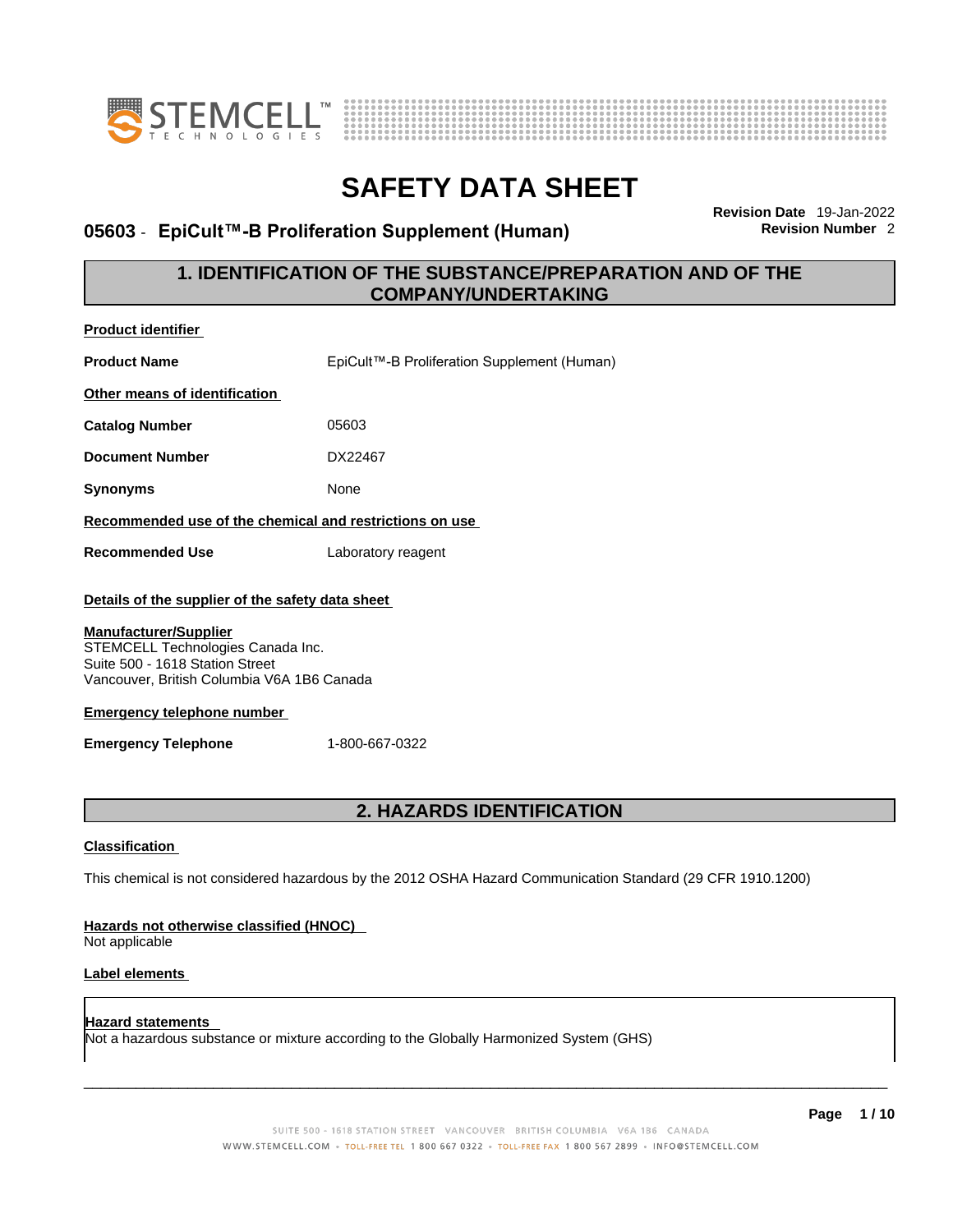



# \_\_\_\_\_\_\_\_\_\_\_\_\_\_\_\_\_\_\_\_\_\_\_\_\_\_\_\_\_\_\_\_\_\_\_\_\_\_\_\_\_\_\_\_\_\_\_\_\_\_\_\_\_\_\_\_\_\_\_\_\_\_\_\_\_\_\_\_\_\_\_\_\_\_\_\_\_\_\_\_\_\_\_\_\_\_\_\_\_\_\_\_\_ **Revision Date** 19-Jan-2022 **05603** - **EpiCult™-B Proliferation Supplement (Human) Revision Number** 2

The product contains no substances which at their given concentration, are considered to be hazardous to health.

**Appearance** Clear **Physical state** Liquid

**Odor** No data available

**Other Information**  Not applicable

#### **Unknown acute toxicity** 0 % of the mixture consists of ingredient(s) of unknown toxicity

0 % of the mixture consists of ingredient(s) of unknown acute oral toxicity

0 % of the mixture consists of ingredient(s) of unknown acute dermal toxicity

0 % of the mixture consists of ingredient(s) of unknown acute inhalation toxicity (gas)

0 % of the mixture consists of ingredient(s) of unknown acute inhalation toxicity (vapor)

0 % of the mixture consists of ingredient(s) of unknown acute inhalation toxicity (dust/mist)

## **3. COMPOSITION/INFORMATION ON INGREDIENTS**

#### **Substance**

Not applicable.

### **Mixture**

Not a hazardous substance or mixture according to the Globally Harmonized System (GHS)

\*The exact percentage (concentration) of composition has been withheld as a trade secret.

## **4. FIRST AID MEASURES**

### **Description of first aid measures**

| <b>Inhalation</b>   | Remove to fresh air.                                                                                                    |
|---------------------|-------------------------------------------------------------------------------------------------------------------------|
| Eye contact         | Rinse thoroughly with plenty of water for at least 15 minutes, lifting lower and upper eyelids.<br>Consult a physician. |
| <b>Skin contact</b> | Wash skin with soap and water.                                                                                          |
| Ingestion           | Clean mouth with water and drink afterwards plenty of water.                                                            |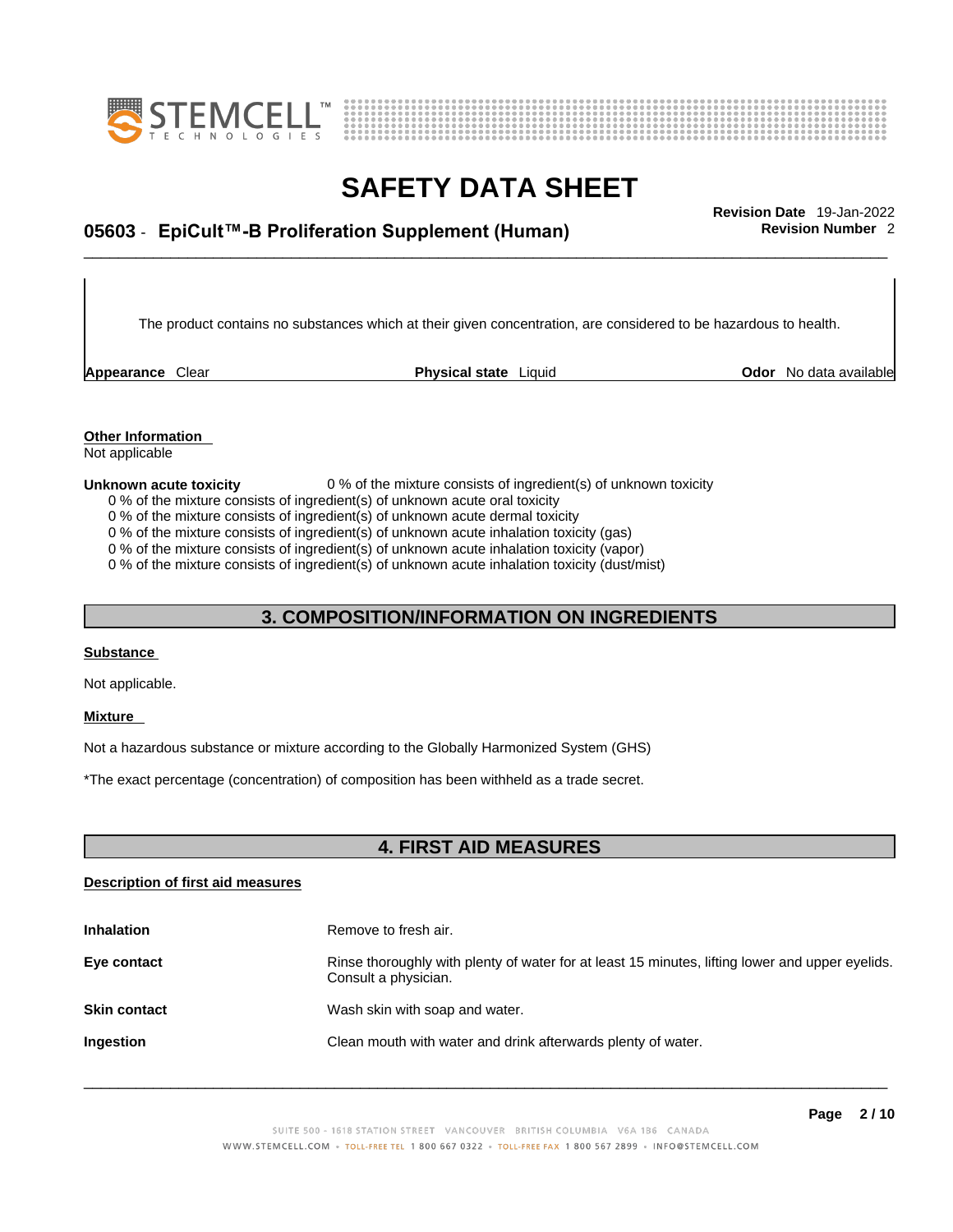



# \_\_\_\_\_\_\_\_\_\_\_\_\_\_\_\_\_\_\_\_\_\_\_\_\_\_\_\_\_\_\_\_\_\_\_\_\_\_\_\_\_\_\_\_\_\_\_\_\_\_\_\_\_\_\_\_\_\_\_\_\_\_\_\_\_\_\_\_\_\_\_\_\_\_\_\_\_\_\_\_\_\_\_\_\_\_\_\_\_\_\_\_\_ **Revision Date** 19-Jan-2022 **05603** - **EpiCult™-B Proliferation Supplement (Human) Revision Number** 2

| Most important symptoms and effects, both acute and delayed                                                      |                                                                                                                                       |  |
|------------------------------------------------------------------------------------------------------------------|---------------------------------------------------------------------------------------------------------------------------------------|--|
| <b>Symptoms</b>                                                                                                  | No information available.                                                                                                             |  |
|                                                                                                                  | Indication of any immediate medical attention and special treatment needed                                                            |  |
| Note to physicians                                                                                               | Treat symptomatically.                                                                                                                |  |
|                                                                                                                  |                                                                                                                                       |  |
| <b>5. FIRE-FIGHTING MEASURES</b>                                                                                 |                                                                                                                                       |  |
| <b>Suitable Extinguishing Media</b>                                                                              | Use extinguishing measures that are appropriate to local circumstances and the<br>surrounding environment.                            |  |
| Unsuitable extinguishing media                                                                                   | CAUTION: Use of water spray when fighting fire may be inefficient.                                                                    |  |
| Specific hazards arising from the<br>chemical                                                                    | No information available.                                                                                                             |  |
| <b>Explosion data</b><br><b>Sensitivity to Mechanical Impact None.</b><br><b>Sensitivity to Static Discharge</b> | None.                                                                                                                                 |  |
| Special protective equipment for<br>fire-fighters                                                                | Firefighters should wear self-contained breathing apparatus and full firefighting turnout<br>gear. Use personal protection equipment. |  |

## **6. ACCIDENTAL RELEASE MEASURES**

### **Personal precautions, protective equipment and emergency procedures**

| <b>Personal precautions</b>                          | Ensure adequate ventilation.                                                         |  |
|------------------------------------------------------|--------------------------------------------------------------------------------------|--|
|                                                      |                                                                                      |  |
|                                                      |                                                                                      |  |
| <b>Environmental precautions</b>                     | See Section 12 for additional Ecological Information.                                |  |
| Methods and material for containment and cleaning up |                                                                                      |  |
| <b>Methods for containment</b>                       | Prevent further leakage or spillage if safe to do so.                                |  |
| Methods for cleaning up                              | Pick up and transfer to properly labeled containers.                                 |  |
| Prevention of secondary hazards                      | Clean contaminated objects and areas thoroughly observing environmental regulations. |  |
| <b>Environmental precautions</b>                     |                                                                                      |  |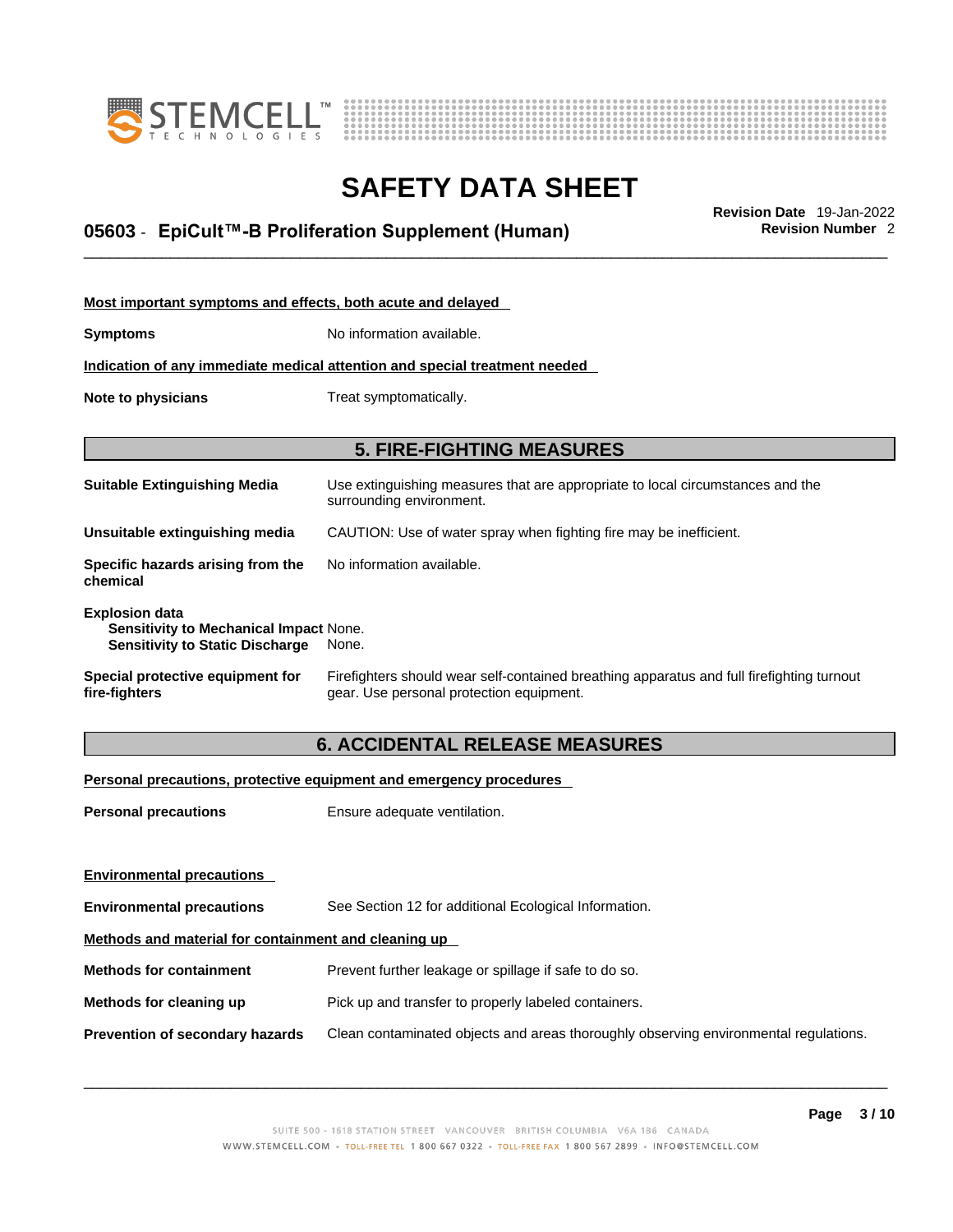



# \_\_\_\_\_\_\_\_\_\_\_\_\_\_\_\_\_\_\_\_\_\_\_\_\_\_\_\_\_\_\_\_\_\_\_\_\_\_\_\_\_\_\_\_\_\_\_\_\_\_\_\_\_\_\_\_\_\_\_\_\_\_\_\_\_\_\_\_\_\_\_\_\_\_\_\_\_\_\_\_\_\_\_\_\_\_\_\_\_\_\_\_\_ **Revision Date** 19-Jan-2022 **05603** - **EpiCult™-B Proliferation Supplement (Human) Revision Number** 2

|                                                              | 7. HANDLING AND STORAGE                                                                                                                                                                                                                                                                                                                                                                                                            |
|--------------------------------------------------------------|------------------------------------------------------------------------------------------------------------------------------------------------------------------------------------------------------------------------------------------------------------------------------------------------------------------------------------------------------------------------------------------------------------------------------------|
| <b>Precautions for safe handling</b>                         |                                                                                                                                                                                                                                                                                                                                                                                                                                    |
| Advice on safe handling                                      | Handle in accordance with good industrial hygiene and safety practice.                                                                                                                                                                                                                                                                                                                                                             |
| Conditions for safe storage, including any incompatibilities |                                                                                                                                                                                                                                                                                                                                                                                                                                    |
| <b>Storage Conditions</b>                                    | Store in accordance with information listed on the Product Information Sheet (PIS).                                                                                                                                                                                                                                                                                                                                                |
|                                                              |                                                                                                                                                                                                                                                                                                                                                                                                                                    |
|                                                              | 8. EXPOSURE CONTROLS/PERSONAL PROTECTION                                                                                                                                                                                                                                                                                                                                                                                           |
| <b>Control parameters</b>                                    |                                                                                                                                                                                                                                                                                                                                                                                                                                    |
| <b>Exposure Limits</b>                                       | This product, as supplied, does not contain any hazardous materials with occupational<br>exposure limits established by the region specific regulatory bodies.                                                                                                                                                                                                                                                                     |
| <b>Appropriate engineering controls</b>                      |                                                                                                                                                                                                                                                                                                                                                                                                                                    |
| <b>Engineering controls</b>                                  | <b>Showers</b><br>Eyewash stations<br>Ventilation systems.                                                                                                                                                                                                                                                                                                                                                                         |
|                                                              | Individual protection measures, such as personal protective equipment                                                                                                                                                                                                                                                                                                                                                              |
| <b>Eye/face protection</b>                                   | No special protective equipment required.                                                                                                                                                                                                                                                                                                                                                                                          |
| Skin and body protection                                     | No special protective equipment required.                                                                                                                                                                                                                                                                                                                                                                                          |
| <b>Respiratory protection</b>                                | No protective equipment is needed under normal use conditions. If exposure limits are<br>exceeded or irritation is experienced, ventilation and evacuation may be required.                                                                                                                                                                                                                                                        |
| Other protection                                             | This product contains material derived from human plasma. Donors have been tested and<br>found negative for HIV-1 and -2, hepatitis B, and hepatitis C prior to donation. However, this<br>product should be considered potentially infectious. Use controls and personal protection<br>appropriate for biohazardous infectious materials, as described in: Canadian Biosafety<br>Standards and Guidelines (CBSG), Second Edition. |
| General hygiene considerations                               | Handle in accordance with good industrial hygiene and safety practice.                                                                                                                                                                                                                                                                                                                                                             |
|                                                              |                                                                                                                                                                                                                                                                                                                                                                                                                                    |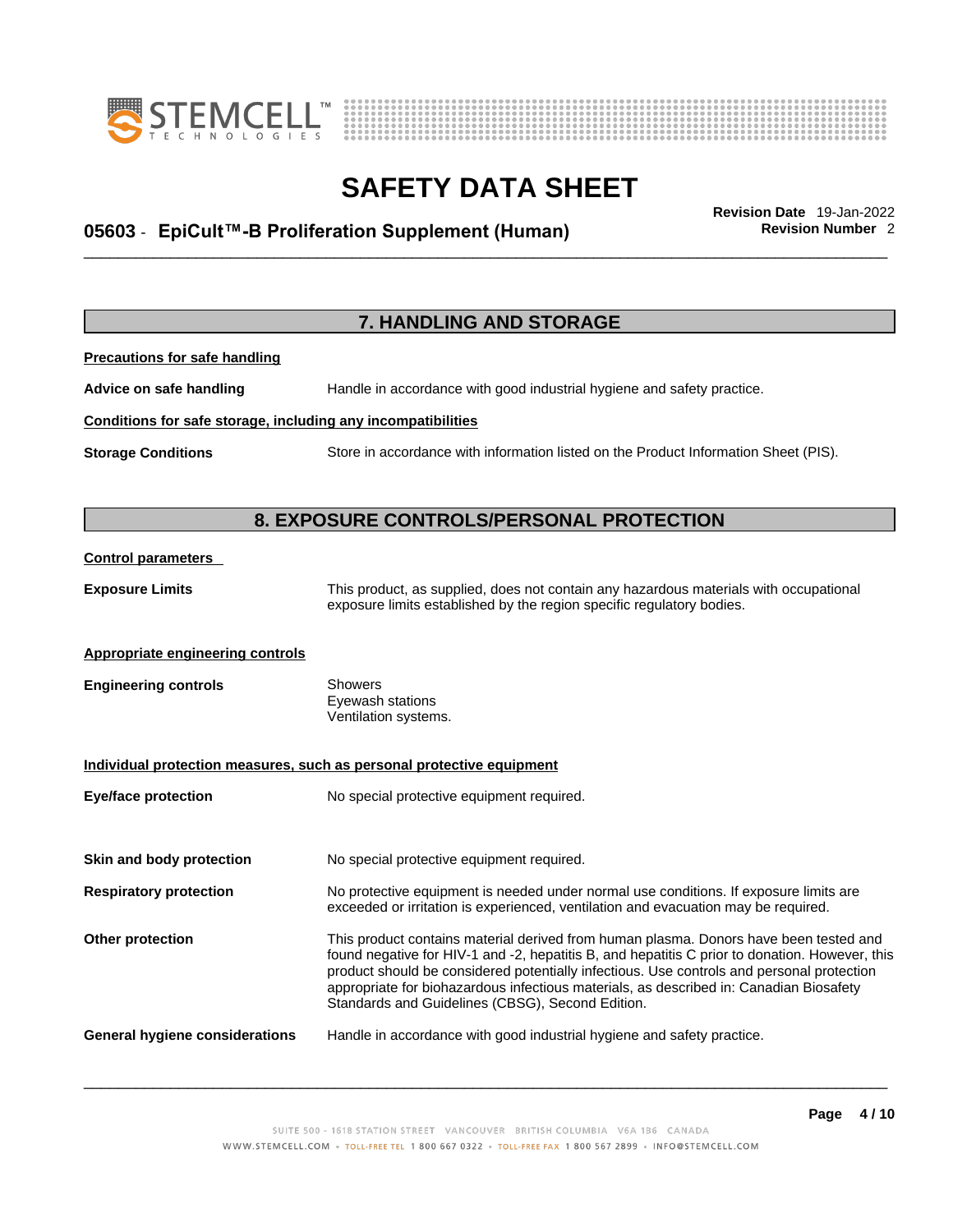



# \_\_\_\_\_\_\_\_\_\_\_\_\_\_\_\_\_\_\_\_\_\_\_\_\_\_\_\_\_\_\_\_\_\_\_\_\_\_\_\_\_\_\_\_\_\_\_\_\_\_\_\_\_\_\_\_\_\_\_\_\_\_\_\_\_\_\_\_\_\_\_\_\_\_\_\_\_\_\_\_\_\_\_\_\_\_\_\_\_\_\_\_\_ **Revision Date** 19-Jan-2022 **05603** - **EpiCult™-B Proliferation Supplement (Human) Revision Number** 2

## **9. PHYSICAL AND CHEMICAL PROPERTIES**

| Information on basic physical and chemical properties |                          |                  |
|-------------------------------------------------------|--------------------------|------------------|
| <b>Physical state</b>                                 | Liquid                   |                  |
| Appearance                                            | Clear                    |                  |
| Color                                                 | red                      |                  |
| Odor                                                  | No data available        |                  |
| <b>Odor threshold</b>                                 | No data available        |                  |
|                                                       |                          |                  |
| <b>Property</b>                                       | <b>Values</b>            | Remarks • Method |
| рH                                                    | No data available        | None known       |
| Melting point / freezing point                        | No data available        | None known       |
| Boiling point / boiling range                         | No data available        | None known       |
| <b>Flash point</b>                                    | No data available        | None known       |
| <b>Evaporation rate</b>                               | No data available        | None known       |
| Flammability (solid, gas)                             | No data available        | None known       |
| <b>Flammability Limit in Air</b>                      |                          | None known       |
| <b>Upper flammability limit:</b>                      | No data available        |                  |
| Lower flammability limit:                             | No data available        |                  |
| Vapor pressure                                        | No data available        | None known       |
| Vapor density                                         | No data available        | None known       |
| <b>Relative density</b>                               | No data available        | None known       |
| <b>Water solubility</b>                               | No data available        | None known       |
| Solubility in other solvents                          | No data available        | None known       |
| <b>Partition coefficient</b>                          | No data available        | None known       |
| <b>Autoignition temperature</b>                       | No data available        | None known       |
| <b>Decomposition temperature</b>                      | No data available        | None known       |
| <b>Kinematic viscosity</b>                            | No data available        | None known       |
| <b>Dynamic viscosity</b>                              | No data available        | None known       |
| <b>Explosive properties</b>                           | No data available        |                  |
| <b>Oxidizing properties</b>                           | No information available |                  |
|                                                       |                          |                  |
| <b>Other Information</b>                              |                          |                  |
| <b>Softening point</b>                                | No information available |                  |
| <b>Molecular weight</b>                               | No information available |                  |
| <b>Molecular formula</b>                              | No information available |                  |
| VOC Content (%)                                       | No information available |                  |
| <b>Liquid Density</b>                                 | No information available |                  |
| <b>Bulk density</b>                                   | No information available |                  |
|                                                       |                          |                  |
| <b>10. STABILITY AND REACTIVITY</b>                   |                          |                  |

**Reactivity No information available. Chemical stability** Stable under recommended transport or storage conditions. **Possibility of hazardous reactions** None under normal processing.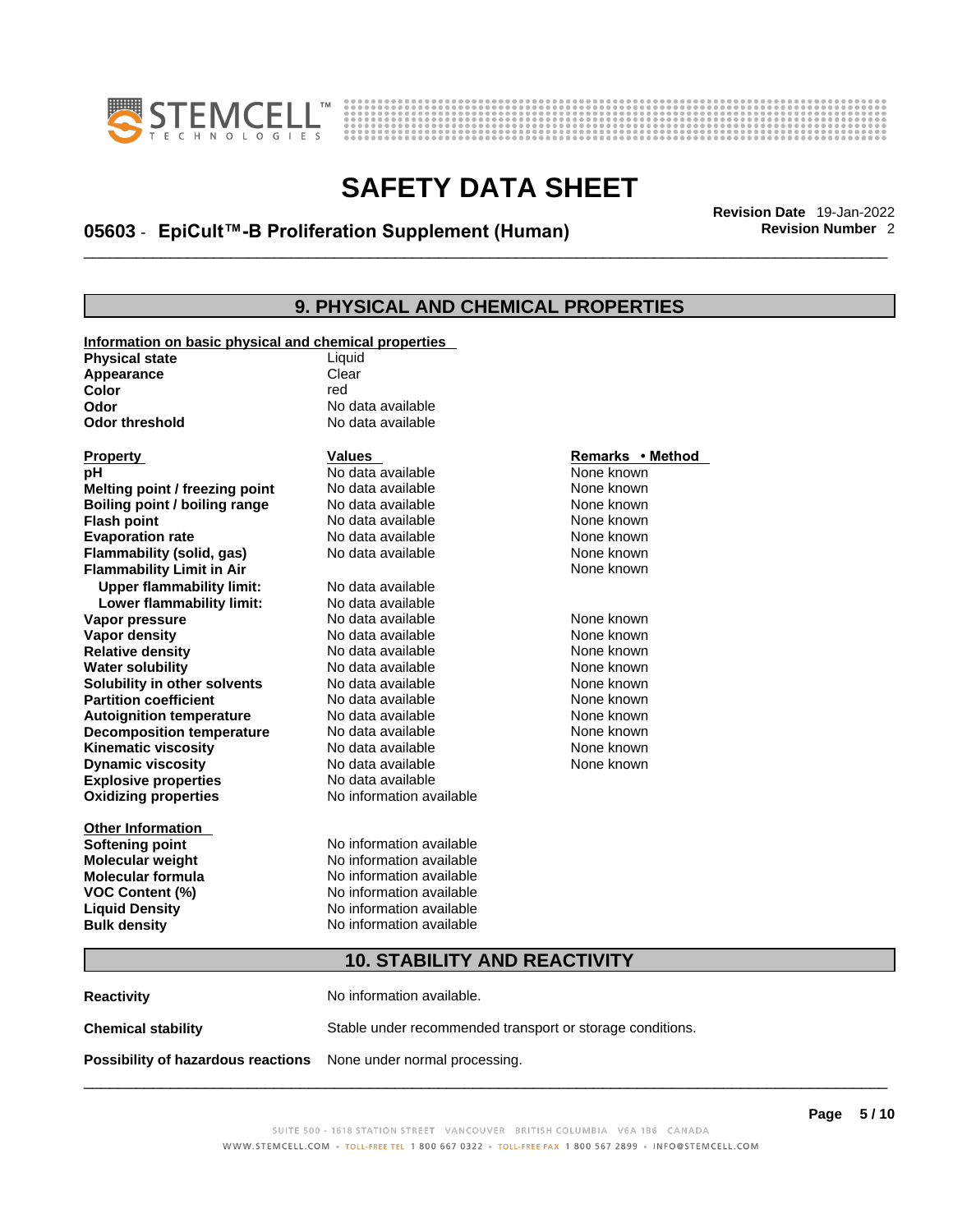



# \_\_\_\_\_\_\_\_\_\_\_\_\_\_\_\_\_\_\_\_\_\_\_\_\_\_\_\_\_\_\_\_\_\_\_\_\_\_\_\_\_\_\_\_\_\_\_\_\_\_\_\_\_\_\_\_\_\_\_\_\_\_\_\_\_\_\_\_\_\_\_\_\_\_\_\_\_\_\_\_\_\_\_\_\_\_\_\_\_\_\_\_\_ **Revision Date** 19-Jan-2022 **05603** - **EpiCult™-B Proliferation Supplement (Human) Revision Number** 2

**Conditions to avoid** None known based on information supplied.

**Incompatible materials** None known based on information supplied.

**Hazardous decomposition products** None known based on information supplied.

### **11. TOXICOLOGICAL INFORMATION**

### **Information on likely routes of exposure**

#### **Product Information**

| <b>Inhalation</b>   | Specific test data for the substance or mixture is not available. |
|---------------------|-------------------------------------------------------------------|
| Eye contact         | Specific test data for the substance or mixture is not available. |
| <b>Skin contact</b> | Specific test data for the substance or mixture is not available. |
| Ingestion           | Specific test data for the substance or mixture is not available. |
|                     |                                                                   |

**Symptoms** related to the physical, chemical and toxicological characteristics

**Symptoms** No information available.

**Numerical measures of toxicity**

### **Acute toxicity**

**Unknown acute toxicity** 0 % of the mixture consists of ingredient(s) of unknown toxicity

0 % of the mixture consists of ingredient(s) of unknown acute oral toxicity

0 % of the mixture consists of ingredient(s) of unknown acute dermal toxicity

0 % of the mixture consists of ingredient(s) of unknown acute inhalation toxicity (gas)

0 % of the mixture consists of ingredient(s) of unknown acute inhalation toxicity (vapor)

0 % of the mixture consists of ingredient(s) of unknown acute inhalation toxicity (dust/mist) Product Information

#### **Delayed and immediate effects as well as chronic effects from short and long-term exposure**

| <b>Skin corrosion/irritation</b> | No information available. |
|----------------------------------|---------------------------|
| <b>Product Information</b>       |                           |
|                                  |                           |

## **Serious eye damage/eye irritation** No information available.

Product Information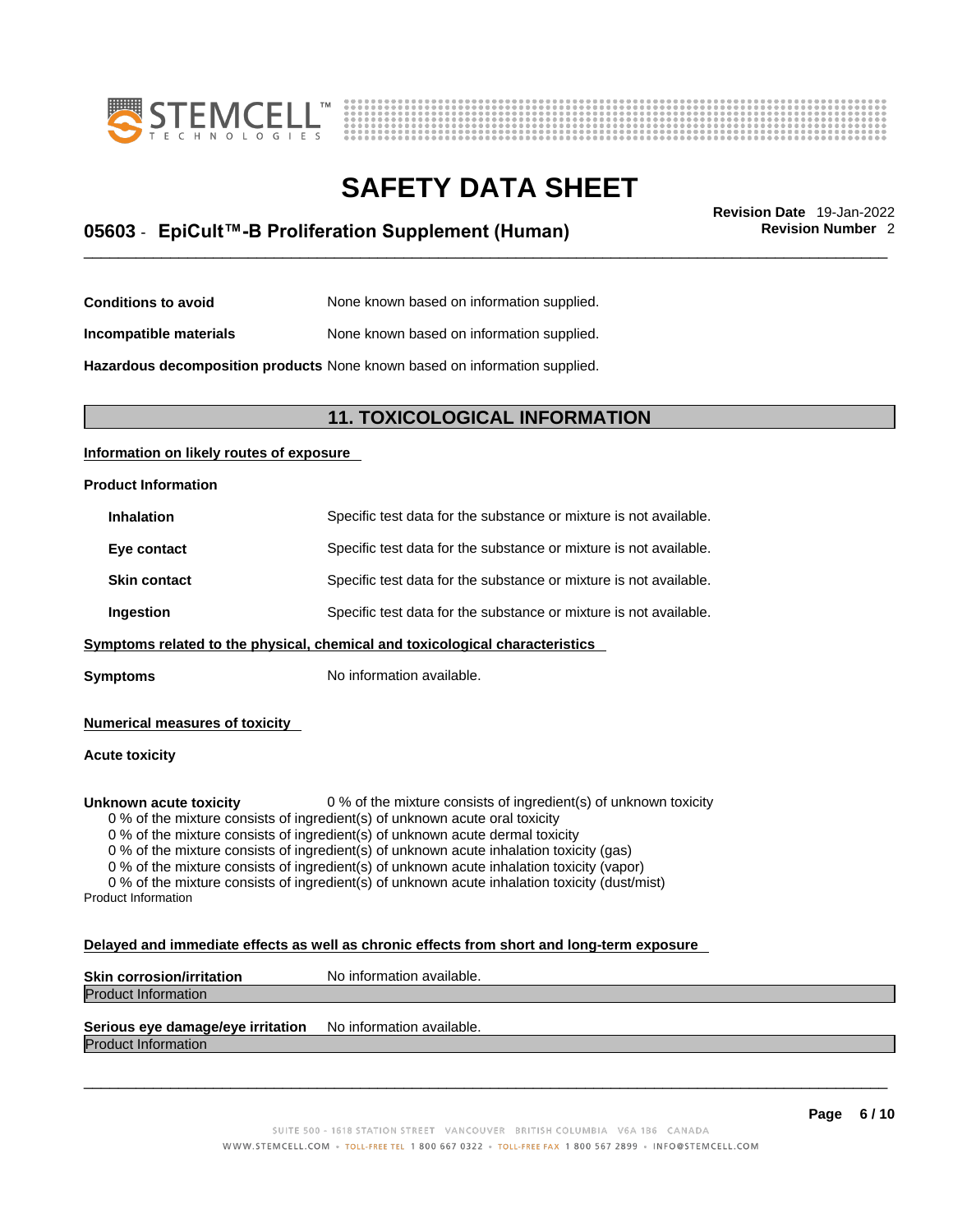



# \_\_\_\_\_\_\_\_\_\_\_\_\_\_\_\_\_\_\_\_\_\_\_\_\_\_\_\_\_\_\_\_\_\_\_\_\_\_\_\_\_\_\_\_\_\_\_\_\_\_\_\_\_\_\_\_\_\_\_\_\_\_\_\_\_\_\_\_\_\_\_\_\_\_\_\_\_\_\_\_\_\_\_\_\_\_\_\_\_\_\_\_\_ **Revision Date** 19-Jan-2022 **05603** - **EpiCult™-B Proliferation Supplement (Human) Revision Number** 2

| Respiratory or skin sensitization | No information available.  |  |
|-----------------------------------|----------------------------|--|
| <b>Product Information</b>        |                            |  |
| <b>Germ cell mutagenicity</b>     | No information available.  |  |
| <b>Product Information</b>        |                            |  |
| Carcinogenicity                   | No information available.  |  |
| <b>Reproductive toxicity</b>      | No information available.  |  |
|                                   | <b>Product Information</b> |  |
| <b>STOT - single exposure</b>     | No information available.  |  |
|                                   | <b>Product Information</b> |  |
| <b>STOT - repeated exposure</b>   | No information available.  |  |
| <b>Product Information</b>        |                            |  |
| <b>Aspiration hazard</b>          | No information available.  |  |

## **12. ECOLOGICAL INFORMATION**

| <b>Ecotoxicity</b>                   |                                    |
|--------------------------------------|------------------------------------|
|                                      | <b>Product Information</b>         |
| <b>Persistence and degradability</b> | No information available.          |
| <b>Bioaccumulation</b>               | There is no data for this product. |
| Other adverse effects                | No information available.          |

## **13. DISPOSAL CONSIDERATIONS**

| Waste treatment methods                |                                                                                                                    |
|----------------------------------------|--------------------------------------------------------------------------------------------------------------------|
| Waste from residues/unused<br>products | Dispose of in accordance with local regulations. Dispose of waste in accordance with<br>environmental legislation. |
| Contaminated packaging                 | Do not reuse empty containers.                                                                                     |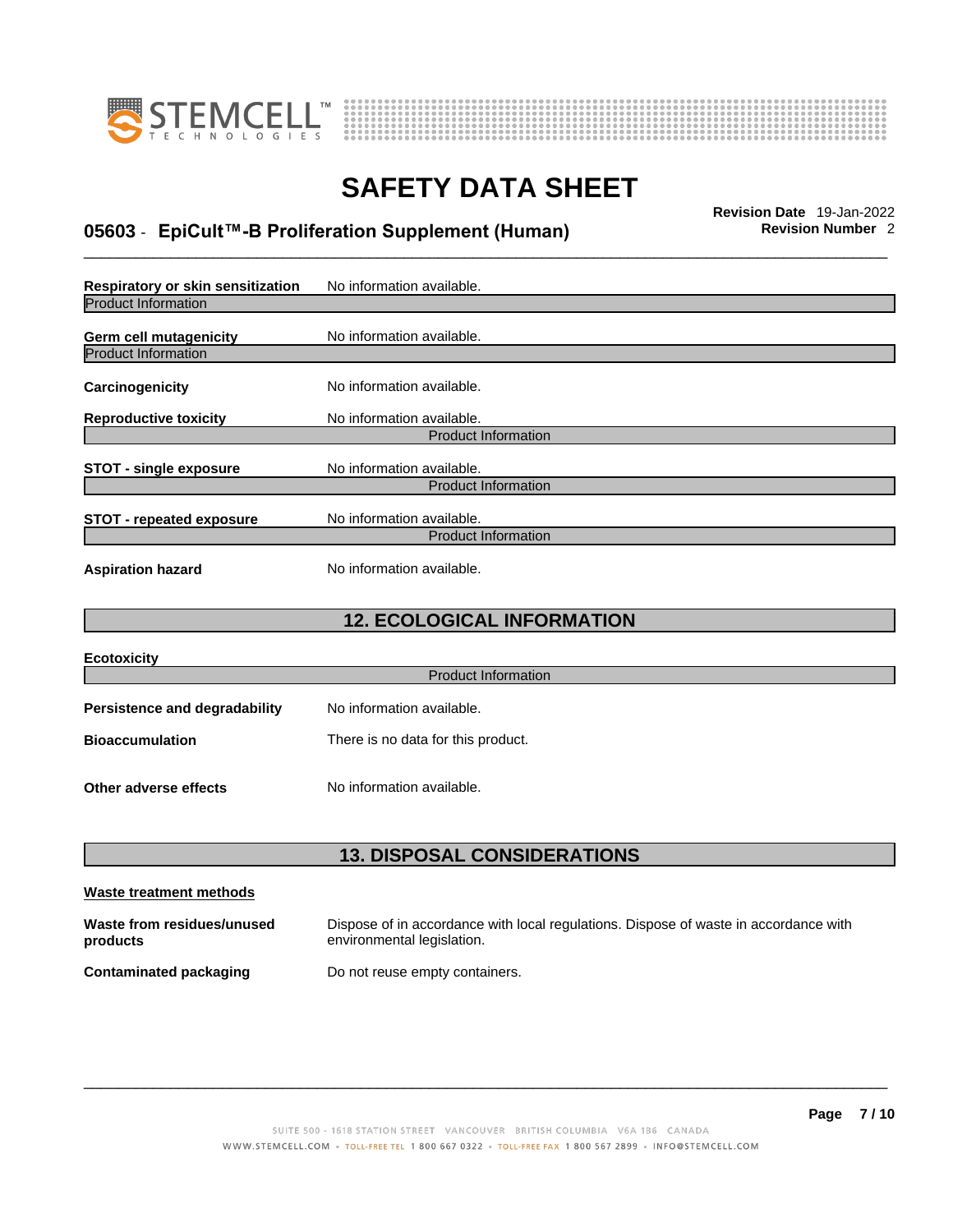



# \_\_\_\_\_\_\_\_\_\_\_\_\_\_\_\_\_\_\_\_\_\_\_\_\_\_\_\_\_\_\_\_\_\_\_\_\_\_\_\_\_\_\_\_\_\_\_\_\_\_\_\_\_\_\_\_\_\_\_\_\_\_\_\_\_\_\_\_\_\_\_\_\_\_\_\_\_\_\_\_\_\_\_\_\_\_\_\_\_\_\_\_\_ **Revision Date** 19-Jan-2022 **05603** - **EpiCult™-B Proliferation Supplement (Human) Revision Number** 2

## **14. TRANSPORT INFORMATION**

| DOT         | Not regulated |
|-------------|---------------|
| <b>TDG</b>  | Not regulated |
| <b>MEX</b>  | Not regulated |
| ICAO (air)  | Not regulated |
| <b>IATA</b> | Not regulated |
| <b>IMDG</b> | Not regulated |
| <b>RID</b>  | Not regulated |
| <b>ADR</b>  | Not regulated |
| <b>ADN</b>  | Not regulated |

## **15. REGULATORY INFORMATION**

| Does not comply |
|-----------------|
| Does not comply |
| Does not comply |
| Does not comply |
| Does not comply |
| Does not comply |
| Does not comply |
| Does not comply |
|                 |

 **Legend:** 

 **TSCA** - United States Toxic Substances Control Act Section 8(b) Inventory

 **DSL/NDSL** - Canadian Domestic Substances List/Non-Domestic Substances List

 **EINECS/ELINCS** - European Inventory of Existing Chemical Substances/European List of Notified Chemical Substances

 **ENCS** - Japan Existing and New Chemical Substances

 **IECSC** - China Inventory of Existing Chemical Substances

 **KECL** - Korean Existing and Evaluated Chemical Substances

 **PICCS** - Philippines Inventory of Chemicals and Chemical Substances

 **AICS** - Australian Inventory of Chemical Substances

#### **US Federal Regulations**

### **SARA 313**

Section 313 of Title III of the Superfund Amendments and Reauthorization Act of 1986 (SARA). This product does not contain any chemicals which are subject to the reporting requirements of the Act and Title 40 of the Code of Federal Regulations, Part 372.

 $\_$  ,  $\_$  ,  $\_$  ,  $\_$  ,  $\_$  ,  $\_$  ,  $\_$  ,  $\_$  ,  $\_$  ,  $\_$  ,  $\_$  ,  $\_$  ,  $\_$  ,  $\_$  ,  $\_$  ,  $\_$  ,  $\_$  ,  $\_$  ,  $\_$  ,  $\_$  ,  $\_$  ,  $\_$  ,  $\_$  ,  $\_$  ,  $\_$  ,  $\_$  ,  $\_$  ,  $\_$  ,  $\_$  ,  $\_$  ,  $\_$  ,  $\_$  ,  $\_$  ,  $\_$  ,  $\_$  ,  $\_$  ,  $\_$  ,

**Page 8 / 10**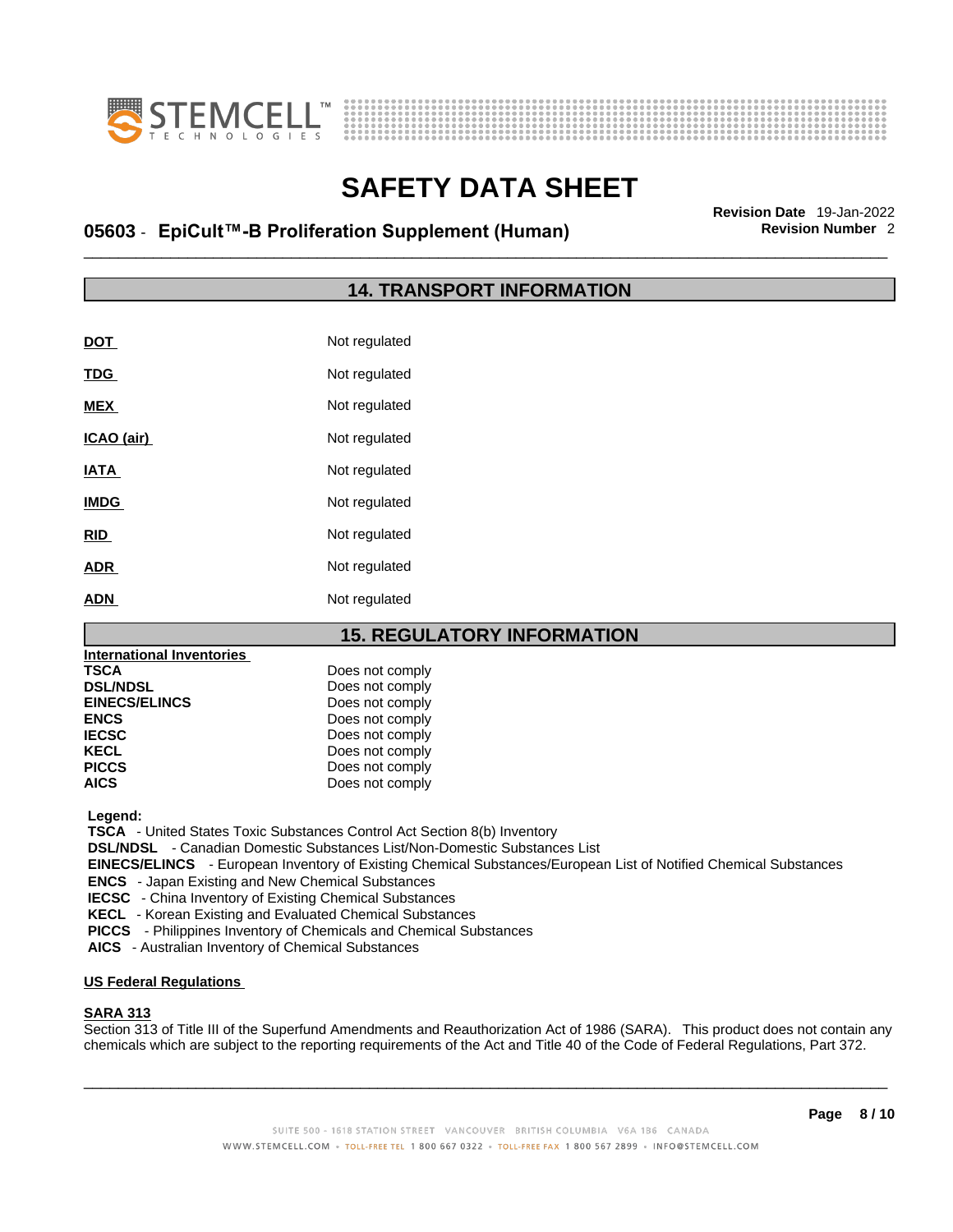



# \_\_\_\_\_\_\_\_\_\_\_\_\_\_\_\_\_\_\_\_\_\_\_\_\_\_\_\_\_\_\_\_\_\_\_\_\_\_\_\_\_\_\_\_\_\_\_\_\_\_\_\_\_\_\_\_\_\_\_\_\_\_\_\_\_\_\_\_\_\_\_\_\_\_\_\_\_\_\_\_\_\_\_\_\_\_\_\_\_\_\_\_\_ **Revision Date** 19-Jan-2022 **05603** - **EpiCult™-B Proliferation Supplement (Human) Revision Number** 2

#### **SARA 311/312 Hazard Categories Acute health hazard** No **Chronic Health Hazard** No

| Chronic Health Hazard             | <b>NO</b> |
|-----------------------------------|-----------|
| Fire hazard                       | N٥        |
| Sudden release of pressure hazard | Nο        |
| Reactive Hazard                   | No.       |

### **CWA** (Clean Water Act)

This product does not contain any substances regulated as pollutants pursuant to the Clean Water Act (40 CFR 122.21 and 40 CFR 122.42).

### **CERCLA**

This material, as supplied, does not contain any substances regulated as hazardous substances under the Comprehensive Environmental Response Compensation and Liability Act (CERCLA) (40 CFR 302) or the Superfund Amendments and Reauthorization Act (SARA) (40 CFR 355). There may be specific reporting requirements at the local, regional, or state level pertaining to releases of this material.

### **US State Regulations**

### **California Proposition 65**

This product does not contain any Proposition 65 chemicals.

### **U.S. State Right-to-Know Regulations**

### **US State Regulations**

| Chemical name | New Jersev | <b>Massachusetts</b> | Pennsylvania |
|---------------|------------|----------------------|--------------|
| Water         |            |                      |              |
| 7732-18-5     |            |                      |              |

### **U.S. EPA Label Information**

**EPA Pesticide Registration Number** Not applicable

## **16. OTHER INFORMATION, INCLUDING DATE OF PREPARATION OF THE LAST REVISION**

| Prepared By,                              | Quality Control. STEMCELL Technologies Canada Inc. |
|-------------------------------------------|----------------------------------------------------|
| <b>Revision Date</b>                      | 19-Jan-2022                                        |
| <b>Revision Note</b><br><b>Disclaimer</b> | No information available.                          |